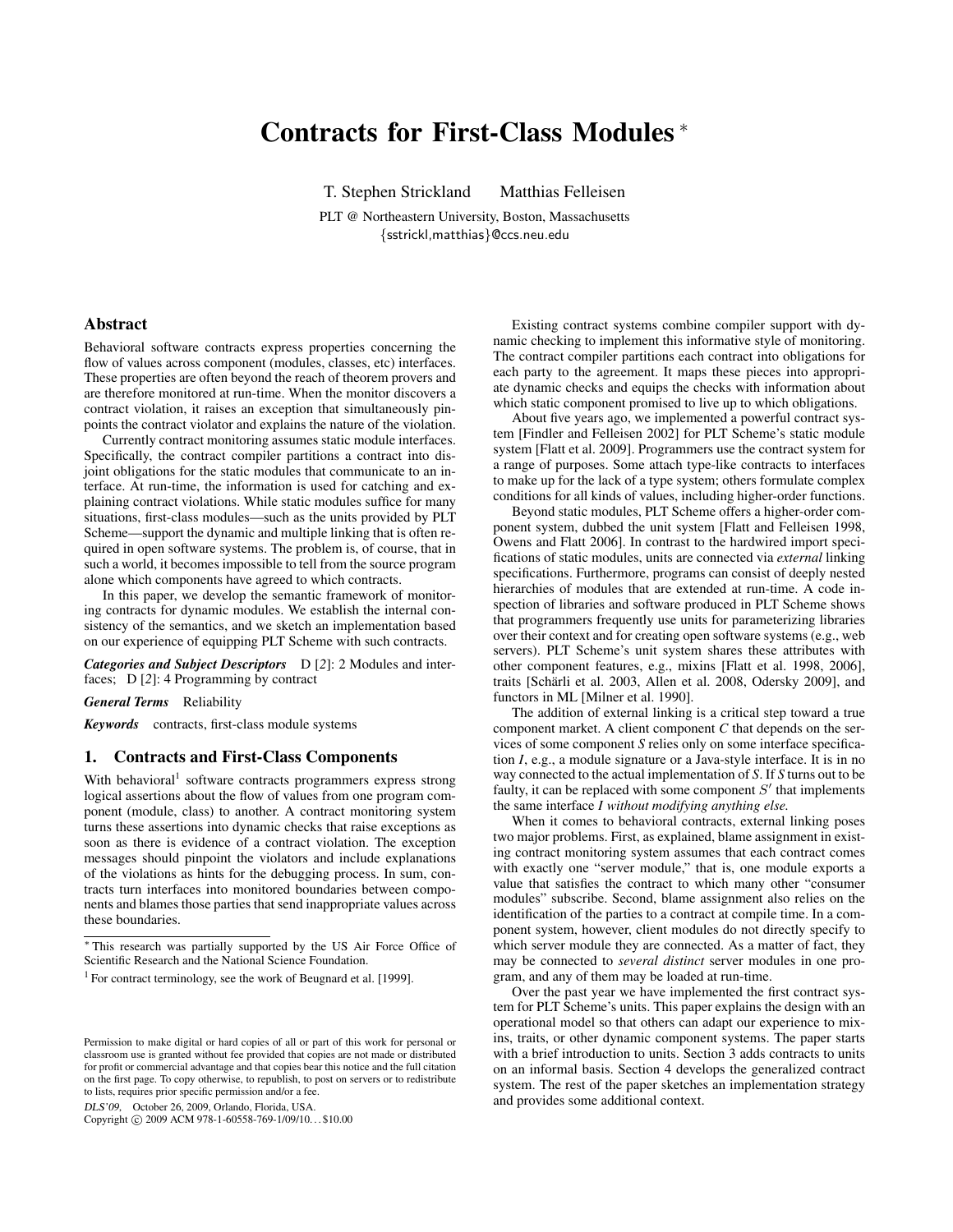# 2. Units

Flatt and Felleisen [1998] introduced units into PLT Scheme as a dynamic and dynamically-typed analog to SML's functors. Unlike the latter, units are first-class values that programs can manipulate at run-time (compound, invoke, splice). Furthermore, while functors act as transformation functions on atomic modules, linking specifications for units may arrange units in potentially cyclical graphs. Last but not least, programs may decide at run-time which units to link in, and indeed, they may even load units from the file system after the execution has started.

The original model of units [Flatt and Felleisen 1998] consists of two separate pieces: a reduction semantics and a type system. In this section, we acquaint the reader with units and their untyped operational model. This section ignores types because they are orthogonal to a study of contracts.

*p* ::= (**program** *d* ... *e*)  $d ::=$  (**define**  $x e$ )  $e ::= x | n | b | s | (\lambda(x) e) | (e e) | (ope e) |$  (**if**  $e e e)$ *op* ::= **+** | **-** | **\*** | **=** | **<=**  $b ::= #t | #f$ 



#### 2.1 The Core Language ...

Following tradition [Leroy 1994], the original unit model is parameterized over the core language, making only some minimal assumptions such as the existence of mutually recursive definitions.

For concreteness, we start from the higher-order functional core language shown in figure 1. A program in this language is a list of definitions followed by an expression. The top-level definitions define distinct variables.

In addition to functions as first-class values, the language includes three kinds of atomic values:

- numbers  $(n)$ ,
- strings  $(s)$ ,
- and booleans (b) using Scheme notation.

It also supports operations on numbers and conditional expressions. While PLT Scheme includes assignment statements, destructive structure operations, and powerful control operations, our model omits such imperative extensions because their inclusion would only increase the notational overhead without any additional benefits. As Flatt and Felleisen [1998] explained, units are entirely orthogonal to the existence of imperative features in a language.

#### 2.2 ... plus Units

To add units to our model language, we extend the syntax with the additional terms in figure 2. The unit form creates an atomic component, which is a first-class value. A compound-unit operation synthesizes a unit hierarchy from two existing units, usually resolving some imports in the process. Finally, the invoke-unit operation evaluates the body of a unit that requires no more imports.

In general, a unit consists of three pieces: an import specification, an export specification, and a body. The first two are just sequences of names. The body of a unit is, like the body of a program, a series of distinctly-named definitions followed by an expression. Imported variables are in scope in the body of the unit; they are resolved to values during unit linking. Each exported variable must be defined in the body of the unit. Imported variables cannot be directly exported, because this might lead to definitional cycles.

*e* ::= **....** | (**begin** *e e*) | (**invoke-unit** *e*) | *u* | *cu u* ::= (**unit** (**import** *x* ...) (**export** *x* ...) *d* ... *e*) *cu* ::= (**compound-unit** (**import** *x* ...) (**export** *x* ...) *e e*)

Figure 2. Syntactic extensions for units

Here is a program fragment, extracted from a full-fledged PLT Scheme program, $2$  that uses all unit forms and operations:

#### (program

```
(define world@
   (unit (import tock clack) (export key=? big-bang)
      (define key = ? (\lambda (ke1) (\lambda (ke2) ...)(\text{define } big\text{-}bang (\lambda (w) \dots \text{tock} \dots \text{clack} \dots))"the default expression"))
```

```
(define client@
   (unit (import key=? big-bang) (export tock clack)
      (define tock (\lambda(w) \dots))
      (define clack (λ (ke) (λ (w) . . . (key=? ke . . . ) . . . )))
     (big-bang . . . )))
```
(define *cmain@* (compound-unit (import) (export) *world@ client@*))

(invoke-unit *cmain@*))

The unit named *world@*<sup>3</sup> defines and exports two functions: *key*=*?* (an equality predicate on keyboard events) and *big-bang* (which launches an interactive graphical program when applied to some value). In return, the *world@* unit imports from its clients two functions: *tock* (called in response to clock ticks) and *clack* (called in response to keyboard events).

The second definition introduces and names a unit that plays the role of a potential client to the *world@* unit. Dually to *world@*, this *client@* unit imports *key*=*?* and *big-bang* and exports *tock* and *clack*. Also note that this unit's last piece is an expression that invokes the imported *big-bang* function.

Next, the third definition illustrates the compounding of two units into a single module. The compound-unit expressions allows the exports of *world@* to flow into *client@* and vice versa. Because the two satisfy each other's export and import needs, the resulting compound unit does not import anything else. It could export values, if so desired, but this is independent of the rest of the program.

Finally, the last expression invokes the import-less *cmain@* unit. This action runs all the expressions of the given unit, which in this case are all the expressions of the two units that went into the construction of *cmain@*.

In PLT Scheme, compound units may link as many units as needed. Pragmatically this multi-unit linking mechanism is highly useful. From the perspective of a model, it adds nothing but notational complications. Also, PLT Scheme's unit system supports an operation for invoking a unit and splicing its exported definitions into the local lexical scope. Handling this case, even with the later addition of contracts, is straightforward and does not add much to the exposition.

<sup>2</sup> This program is a stripped down, unit-based version of PLT Scheme's universe.ss teachpack, a library for teaching functional GUI programming to novices [Felleisen et al. 2009b]. The complete program is beyond the scope of this paper, but it is typical of the kind of linking that units allow.

 $3$  The use of "@" is a PLT Scheme convention that helps readers identify the names of units.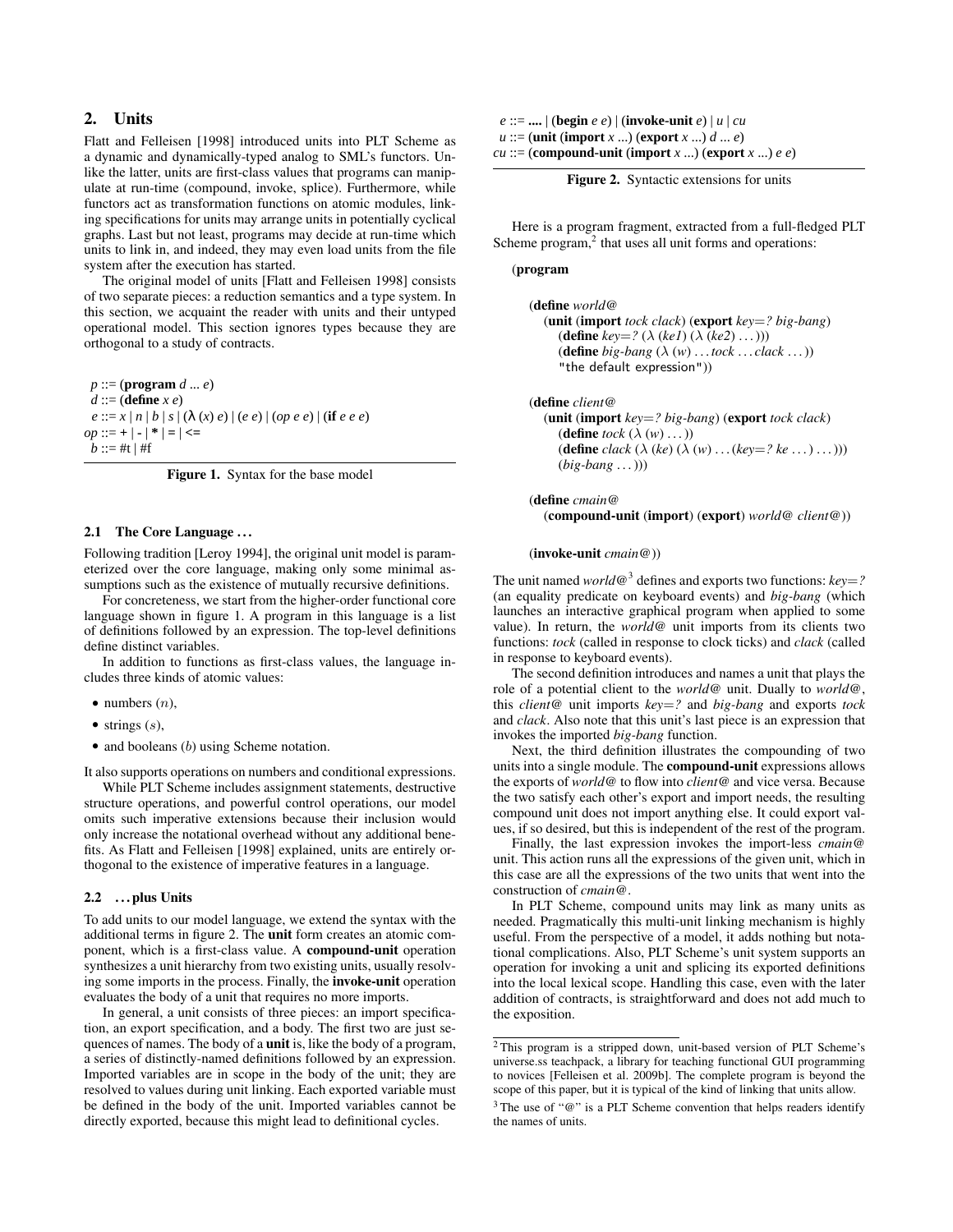

add-defs[[(**program** *d1* ... *e*), (*d2* ...) ]] = (**program** *d1* ... *d2* ... *e*)  $\rho[[x, ([x_{o1} x_{n1}] ... [x x_n] [x_{o2} x_{n2}] ...)]] = (\text{define } x x_n)$ 

Figure 5. Reduction rules for units

 $pv ::= n | b | s$ *nuv* ::=  $pv$   $(\lambda(x) e)$  $nlv ::= pv \mid u$  $v ::= pv \mid u \mid (\lambda(x) e)$  $dv ::=$  (**define**  $x v$ ) *P* ::= (**program** *dv* ... *D d* ... *e*) | (**program** *dv* ... *E*)  $D ::=$  (**define**  $x E$ ) *E* ::= [] | (*E e*) | (*v E*) | (*op E e*) | (*op v E*) | (**begin** *E e*) | (**if** *E e e*) | (**invoke-unit** *E*) | *CU*  $CU ::=$  (**compound-unit** (**import** *x* ...) (**export** *x* ...)  $E e$ )  $\vert$  (**compound-unit** (**import** *x* ...) (**export** *x* ...)  $\nu E$ )

Figure 3. Values and evaluation contexts for units

```
((\lambda(x) e) v) \longrightarrow e\{x := v\} [Beta]
   (op v_1 v_2) \longrightarrow \delta[[op, v_1, v_2]] [Delta]
(\text{if } \# \{e_1, e_2\}) \longrightarrow e_1 [If-True]
(\text{if } \#f \ e_1 \ e_2) \longrightarrow e_2 [If-False]
(\text{begin } v e) \longrightarrow e [Begin]
         P[x] \longmapsto P[y] [Var]
     where (define x v \in P[x]
```

|  |  | <b>Figure 4.</b> The semantics of the core language |  |  |  |
|--|--|-----------------------------------------------------|--|--|--|
|--|--|-----------------------------------------------------|--|--|--|

#### 2.3 Dynamic Semantics

A reduction semantics [Felleisen et al. 2009a] classifies the syntactic elements of a language as values and computations and then specifies via relations on the syntax how the latter reduce to the former. Here the specification of the relations involves so-called evaluation<sup>4</sup> contexts, turning the relations into functions on the syntax. In sum, a reduction semantics specifies a machine whose states are complete programs and whose instructions are functions from programs to programs; the machine reduces complete programs to programs in canonical form, known as values.

Our semantics consists of two pieces: the usual reduction semantics for the core language and an extension that specifies the meaning of units and operations on units. Figure 3 classifies a subset of our language's syntax as values and defines evaluation contexts for programs, expressions, and unit expressions.

Next, figure 4 introduces the reduction relations for the core language. The relations for the core model are straightforward. Relations that use the  $\longrightarrow$  notation occur within program contexts  $P[$  but have no need to either examine their context or change it in any way. In contrast, the [Var] relation shows how free variables are resolved by finding the corresponding top-level definition in the program via a condition on the surrounding evaluation context.

The two reduction relations in figure 5 explain how units are compounded and invoked. The [Invoke] rule describes the process of invoking a unit value. The invocation process involves renaming the internal definitions and their references to fresh variables and lifting the resulting definitions to the program level. Then the body expression of the unit is evaluated in place of the **invoke-unit** form.

The [Compound] rule shows how compound-unit takes two unit values and links them together into a single unit. Like a unit form, the compound-unit form also has a list of imports and a list of exports. Each imported variable in a constituent unit must be listed in either the exports of the other constituent unit or the imports of the compound-unit form, but not both. This means that the imports of the compound-unit form and the exports of each unit value must be distinct. Each exported variable of the compound-unit form must correspond to an export of either of the two unit values.

The result of the **compound-unit** form is a new unit value that has the same imports and exports as the compound-unit form:

```
(compound-unit (import x y) (export a)
  (unit (import x y) (export a)
     (define a(\lambda(z) (+ xy)))"default 1")
  (unit (import x a) (export b)
     (define b(\lambda(w) (-x(a w))))"default 2"))
−→
(unit (import x y) (export a)
  (define a(\lambda(z) (+ x y)))(define b(\lambda(w) (-x(a w)))))
  (begin
     "default 1"
     "default 2"))
```
<sup>4</sup> The hole of an evaluation context identifies the leftmost-outermost position in a term. Thus the use of evaluation contexts introduces the standard reduction function of a calculus as a semantics [Plotkin 1975].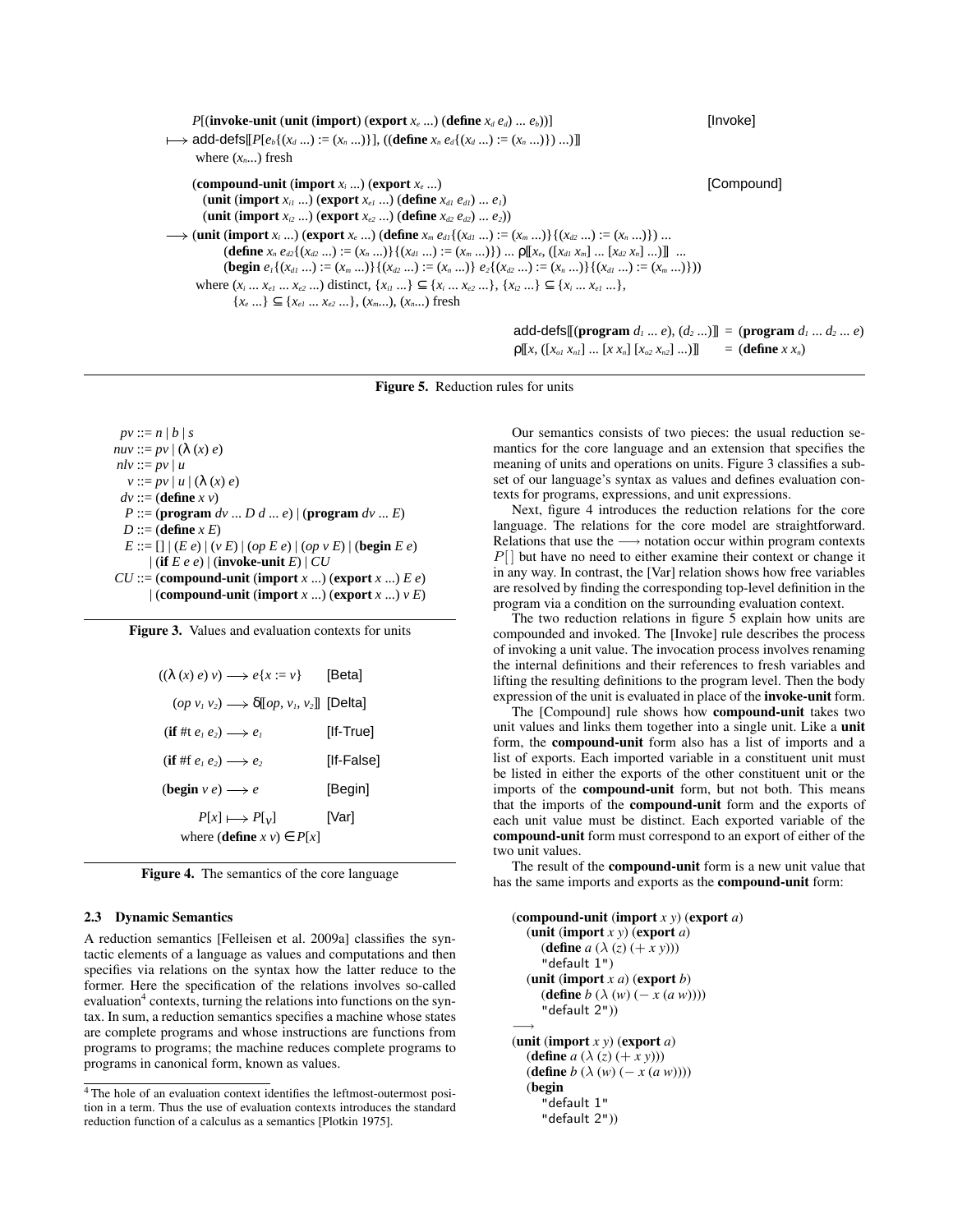This new unit value contains the definitions from both component units. It also contains the expressions from both units. These two expressions are sequenced using the begin form, corresponding to the order of the two units in the compound-unit form.

When the definitions from both units are combined, all the definitions and their uses from each unit are renamed. The following program illustrates why:

```
(program
  (define server1@
     (unit (import) (export n) (define n 3) 1))
  (define server2@
     (unit (import) (export n) (define n 4) 1))
  (define client@
     (unit (import n) (export) (∗ n 2)))
  (define comp1@
     (compound-unit (import) (export) server1@ client@))
  (define comp2@
     (compound-unit (import) (export) server2@ client@))
  (compound-unit (import) (export) comp1@ comp2@))
```
Both *server1@* and *server2@* provide different implementations of *n*, but neither *comp1@* nor *comp2@*, which link these units to *client@*, export *n*. Then *comp1@* and *comp2@* are linked in the body of the program. If we did not rename the internal definitions of *n* and their uses in each unit at this step, then the resulting unit would contain two conflicting definitions of *n*.

In addition to renaming all the definitions, the reduction rule also renames the uses of each unit's exports in the other unit and constructs the export definitions for the combined unit by defining each export to be the value of the appropriate renamed variable.

#### 2.4 Unit Pragmatics

Units are particularly useful when a program needs the functionality of one and the same client module in the context of several different service modules or when a program must decide at runtime which module to link in.

Let us illustrate each case with examples from the code of the DrScheme program development environment [Findler et al. 1997]. DrScheme supports several text books with teaching languages. A teaching language restricts the syntax of some production language for the purposes of a particular part of a book. Furthermore teaching languages come in series—typically BSL (for beginning student language), ISL (intermediate), and ASL (advanced)—so that students gradually see more and more of the full language.

Each teaching language is parsed to a common intermediate representation. The results flow into an interpreter (and other tools) with annotations so that, for example, run-time error messages use concepts known to students of the given language and nothing else. In this context, the common interpreter and each parser come in the form of a unit: *interpreter@*, *bsl-parser@*, *isl-parser@*, and *asl-parser@*. The last three export a *parse* function; the first one imports it and exports an *eval* function.

DrScheme's test suite ensures that certain programs from, say, BSL, have the same outcome in all three levels. To achieve this, the test suite links *interpreter@* to all three parser units and runs all three *eval* functions on the same program: see figure 6. The sketch shows how compound-unit links three parsers to one interpreter to obtain three complete evaluators. Via renaming, all three evaluators are linked to a testing unit and become available simultaneously.

Naturally DrScheme allows programmers to switch from one teaching language to another without shutting down and restarting the IDE. That is, the system decides at run-time which units should be linked in. The IDE uses the currently selected language to decide which language front-end to link with the interpreter:

```
(compound-unit (import) (export)
  ;; the parsers
  [PBSL (bsl-parser@)]
  [PISL (isl-parser@)]
  [PASL (asl-parser@)]
  ;; the evaluators
  [BSL (interpreter@ PBSL)]
  [ISL (interpreter@ PISL)]
  [ASL (interpreter@ PASL)]
  ;; the testing
  [TEST ((unit (import (prefix "bsl:" eval)
                          (prefix "isl:" eval)
                          (prefix "asl:" eval))
                 (export)
                 (define prog1 '((define i (λ (x) x)) (i 10)))
                 . . .
                 . . . (check
                      10
                      (bsl:eval prog1)
                      (isl:eval prog1)
                      (asl:eval prog1)) . . . )
           BSL ISL ASL)])
```


```
(define (get-interpreter current-selection)
  (compound-unit (import) (export run)
    (cond
       [(eq? current-selection 'beginner)
        bsl-parser@]
       [(eq? current-selection 'intermediate)
        isl-parser@]
       [(eq? current-selection 'advanced)
        asl-parser@])
     interpreter@))
```
Last but not least, DrScheme can also launch arbitrary frontends by loading units at runtime:

(define (*get-interpreter parser-path*) (compound-unit (import) (export *run*) (load *parser-path*) *interpreter@*))

For further examples of how units provide useful software abstractions, see Findler and Flatt [1998], Flatt and Felleisen [1998], and Graunke's papers on the PLT web server [Graunke et al. 2001].

## 2.5 Types

Flatt and Felleisen [1998] equipped their unit model with a type system in order to allow a comparison with a statically typed module system, such as SML's. In this paper, we have no need for a type system, because types are orthogonal to contracts. With contracts a programmer can express most of the types directly, and, of course, contracts also permit the specification of logical assertions that are beyond the constraints of a regular type system.

#### 3. Contracts

While contracts for first-order functions in the context of static modules are easy to understand, contracts for higher-order functions and contracts for a dynamic module system demand a gradual introduction. We therefore use this section to introduce contracts for functions and higher-order functions before we provide a series of examples of units with contracts. Dually, this section develops desiderata for our contract system for units, including the ability to introduce contracts on a gradual basis.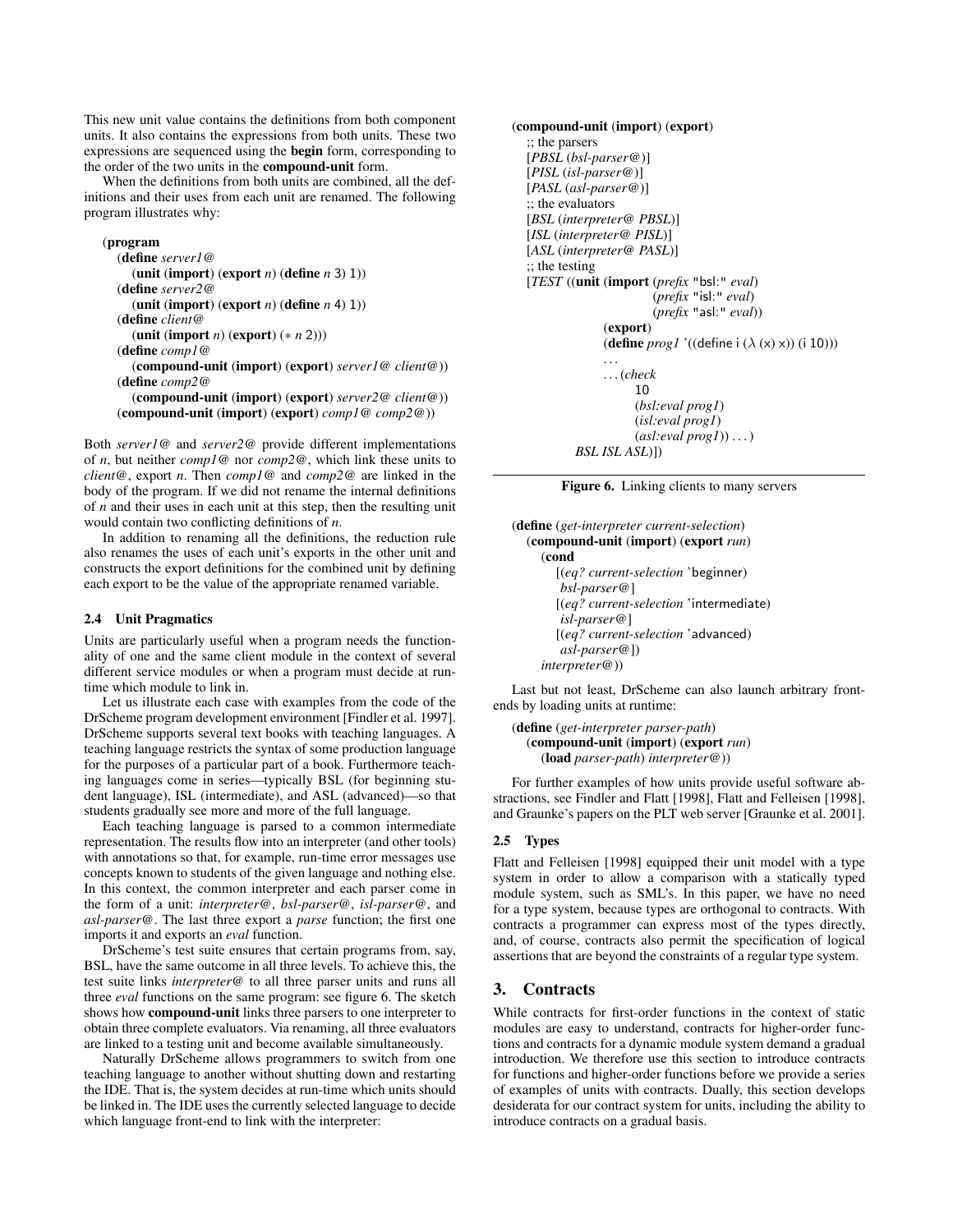## 3.1 Contracts for Functions

Contracts on first-order functions come with an intuitive semantics that is easy to explain. Assume we have a module *S* (service provider) that exports a function *f* with a contract and an importing module  $C$  (client). The contract for  $f$  is specified in the interface between *C* and *S* and uses this type-like notation:

$$
[f(\longrightarrow n? p?)]
$$

It says that the arguments for *f* must satisfy the (user-defined) predicate  $n$ ?, i.e., if *a* is an argument to *f*,  $(n$ ? *a*) must evaluate to true; also the results of *f* are to satisfy the *p?* predicate.

In this context, consider the following three possibilities:

- *S* calls *f* with an argument that doesn't pass the *n?* predicate or *f* produces results for which *p?* returns false. Since the call to *f* occurs *within the boundaries of S*, no exception is raised.
- *C* applies *f* to an argument for which *n?* doesn't hold. In this case, the contract monitoring system raises an exception pointing at *C* as a client that misapplies *f* .
- A call to *f* in *C* produces a result for which *p?* returns false. Now, the contract system blames *S* for not living up to its promise to produce *p?* results via *f* .

PLT Scheme uses this type-like syntax to specify contracts, because it easily generalizes to higher-order functions. For example a function-consuming function *F* may come with this contract:

 $[F \rightarrow \rightarrow \rightarrow \rightarrow ppp? \ n?) \ p?)]$ 

This contract implies that *F*'s argument satisfies the contract ( $\longrightarrow$ *ppp? n?*). Naturally, it is impossible to check that a function always produces results that satisfy *n?* and that it is always applied to arguments for which *ppp?* holds. After all, in a higher-order language, it is impossible to predict all call sites or the legality of all results.

Findler and Felleisen [2002] resolved this seeming paradox with two assumptions and one immediate consequence. The first assumption is that higher-order contracts aren't violated until a first-order predicate can produce evidence of the violation. The second assumption is that only the two parties to the contract can possibly enforce it, i.e., no other party should take the blame for violations. The key consequence of these assumptions is that the positive positions of a function contract are obligations for the server module *S* and that the negative positions turn into obligations for the client *C*. Given a function contract the *positive* positions are those that are to the left of an even number (including 0) of arrows; the remaining positions are negative. The above examples use *n?*, *p?*, and *ppp?* to suggest positive and negative positions.

Here is a concrete example:

[*encrypt* (−→ *string?* (−→ *natural? prime?*) *string?*)]

This higher-order contract specifies a function that consumes two arguments: a string and a function from the natural numbers to prime numbers. The result is a string. Naturally if the server applies the prime-choosing function to "hello world", *S* is blamed for misapplying its second argument. If, however, the prime-picking function produces 9, the contract monitor blames *C* for supplying a bad argument.

Before moving on, note that tracking blame information in a higher-order world requires non-trivial machinery, and a full explanation is beyond the scope of this example section. For some details see the next section.

#### 3.2 Units with Contracts

Units are naturally the parties to contracts in our world, though for notational simplicity we do not introduce explicit interface definitions. Instead, we attach contracts directly to the import and export specifications of a unit, e.g.,

```
(define convert@
  (unit (import)
        (export [convert (−→ string→number real?)])
        (define convert (\lambda(n) \dots))
        "default"))
```
This first sample contracts states that *convert* maps strings convertible to numbers<sup>5</sup> to reals. Of course, the unit could also export the predicate that protects convert, like this:

```
(define convert@
  (unit (import) (export
                      [convertible? (−→ any/c boolean?)]
                      [convert (−→ convertible? real?)])
         (define convert (\lambda(n) \dots))
         (define convertible (\lambda(x), \ldots))
         "default"))
```
To use the services of *convert@*, we must write a unit that imports the *convert* function:

```
(define cvrt-client@
  (unit (import [convert (−→ string→number real?)])
        (export)
        (convert 4)))
```
Since both units use the same contract, we can obviously link them:

(compound-unit (import) (export) *convert@ cvrt-client@*)

Furthermore, it is also obvious that *convert@* is responsible for the positive positions of the contract, and *cvrt-client@* is responsible for the negative positions.

Units don't have to use the same contract to be compatible, however. A programmer may just know that two units should be able to collaborate even if the contracts aren't quite the same:

```
(define string-client@
  (unit (import [convert (−→ string? real?)]) (export)
        (convert "hellow")))
```
Here *string-client@* imports a *convert* function that is expected to accept all strings. A programmer who believes that *string-client@* does not apply *convert* to inconvertible strings may still link the two units:

(compound-unit (import) (export) *convert@ string-client@*)

Of course, an invocation of the result raises a contract error.

The question is which unit should be blamed. The *convert@* unit provides a *convert* function from number-convertible strings to numbers, and we may assume that it fulfills its contract. The *stringclient@* unit applies *convert* to "hellow", which is appropriate for its contract. Clearly, neither *convert@* or *string-client@* should be blamed. This leaves us with the compound unit, which becomes a third party to the contracts, an implicit adapter.

## 3.3 Adding Contracts Gradually

Programmers use dynamic languages because they wish to get something running quickly with as little overhead as possible. Hence language designers must be prepared to deal with programs that mix modules with and without contracts.

Let us revisit the preceding example with the contracts from *string-client@* removed:

<sup>&</sup>lt;sup>5</sup> In PLT Scheme, *string→number* translates some given string into a number, if possible, and produces false otherwise. Since all non-false values count as true, this function can act as a basic predicate, too.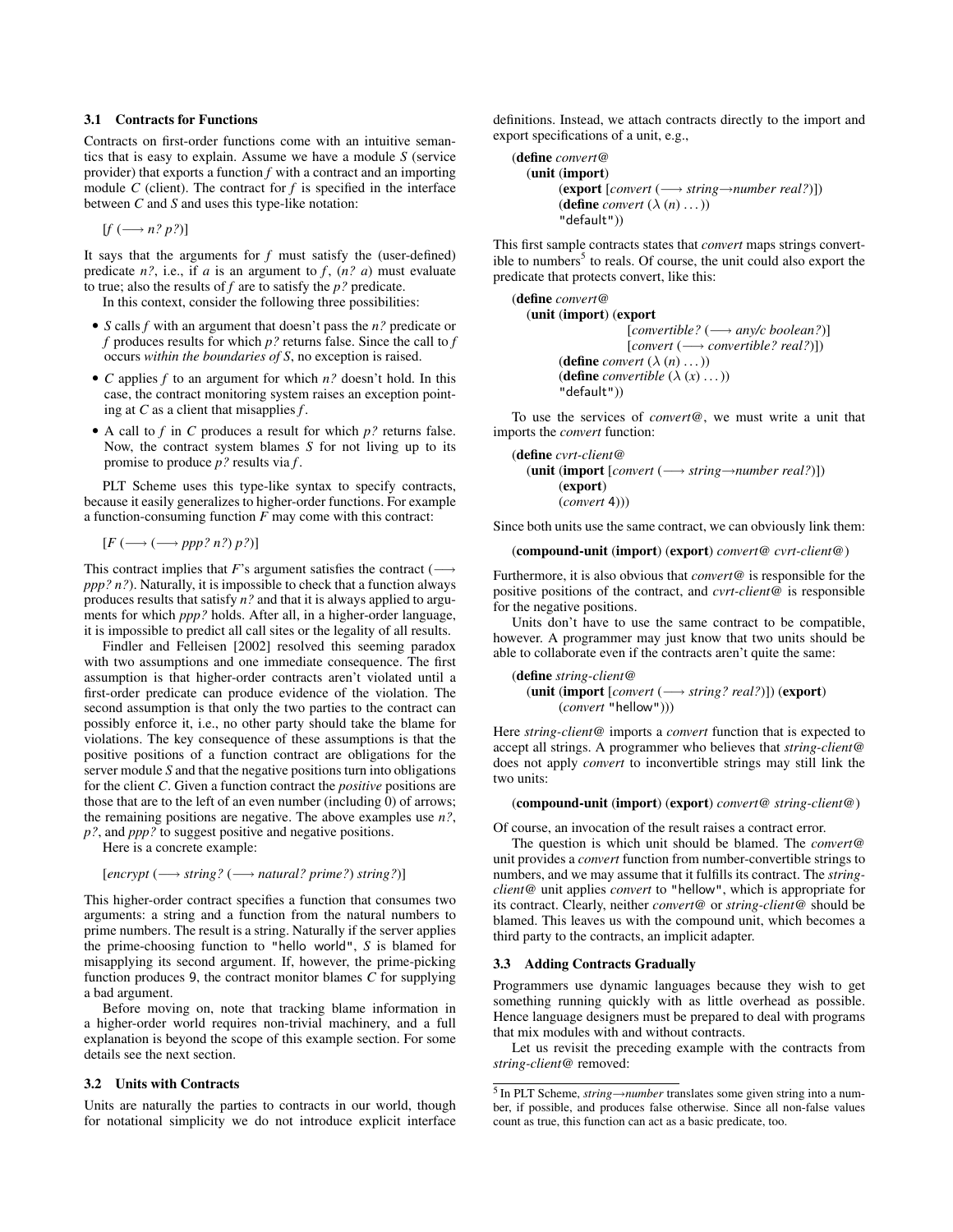```
c ::= (unit/c (import [x c] ...) (export [x c] ...)) | (-> c c) | e
 u ::= (unit s (import [x c] ...) (export [x c] ...) d ... e)
cu ::= (compound-unit s (import [x c] ...) (export [x c] ...) e e)
```
Figure 7. Surface syntax extensions for contracts

(define *plain@* (unit (import *convert*) (export) (*convert* −4)))

(define *c@*

(compound-unit (import) (export) *convert@ plain@*))

If the program also invokes *c@*, an exception is raised again.

As mentioned, we assume that *convert@* lives up to its contract. The *plain@* unit does not subscribe to a contract for *convert* (or anything else) and thus can't be the target of a "blame message." Again we are forced to blame the linking compound-unit expression, because it allowed the *convert* function, which was exported with a contract, to flow to a party that misapplies the function.

In short, we are forced to conclude:

- All units guarantee the negative positions of their import contracts and the positive positions of their export contracts.
- Compound units guarantee for their constituent units the positive positions of the import contracts and the negative positions of the export contracts.

#### 3.4 A Contract Combinator for Units

Because units are first-class values, our language also needs a method of ascribing contracts to units in interfaces. After all, values are first-class when they can be used wherever other values are used.

Consider the following unit:

```
(define combine-client@
  (unit
   (import) (export [combine . . . ])
   (define combine
      (λ (u@)
        (invoke-unit
         (compound-unit (import) (export)
            u@ client@))))))
```
It exports a function that consumes a unit, links it with the above *client@* unit, and invokes the result.

To protect the *combine* export of *combine-client@*, we need a contract combinator that guards units. This contract combinator must be able to describe those details important for interfacing with a unit, i.e., the imports and exports. In PLT Scheme, unit/c plays this role. For the given example, the combinator would be used as follows:

```
(export
  [combine
     (\longrightarrow) (unit/c (import)
              (export [convert (−→ string→number real?)]))
           positive?)] ...
```
A unit that is being guarded with a unit contract must import a subset of the imports listed by the **unit/c** expression and export a superset of the exports. Furthermore, we must decide whether the unit which results from applying a unit contract has the same imports and exports as the original unit, or whether it has the same imports and exports as those listed in the contract. Here we take the latter view, as contracts constitute a promise of how a value is utilized, and thus assuming unlisted imports or exports is inappropriate.

```
(program
   (define \textit{any/c} (\lambda (x) #t))
   (define world@
      (unit "world"
             (mport [world? (\longrightarrow any/c any/c)][tock (−→ world? world?)]
                       [clack (−→ key? (−→ world? world?))])
             (\text{export } [key? \rightarrow any/c \; any/c)][key=? (\longrightarrow key? (\longrightarrow key? any/c))][big-bang (−→ world? any/c)])
          (define key? (\lambda (ke) ...))
          (define key=? (λ (ke1) (λ (ke2) . . . )))
          (\text{define } big\text{-}bang (\lambda (w) \dots \text{tock} \dots \text{clack} \dots)) 1))(define client@
      (unit "client"
            (\text{import } [key? \ (\longrightarrow any/c \ any/c)][key=? (−→ key? (−→ key? any/c))]
                       [big-bang (\longrightarrow world? any/c)](\text{export } [world? \, (\longrightarrow any/c \, any/c)][tock (−→ world? world?)]
                       [clack (−→ key? (−→ world? world?))])
          (define world? (\lambda(w)...))(define tock (\lambda(w) \dots))
          (define clack (λ (ke) (λ (w) . . . (key=? ke . . . ) . . . )))
          (big-bang 0)))
   (invoke-unit
      (compound-unit "linker" (import) (export)
         world@ client@)))
```
Figure 8. Extended example with predicate exports

# 4. Units with Contracts

Equipped with an informal understanding of contracts in a unit setting, we proceed to formulate a model of this world. First, we extend the syntax of our model to accommodate contracts. Second, we formulate a model of contract monitoring. Third, we state two essential theorems about the model: one concerning "type soundness" and one for "contract soundness."

#### 4.1 Syntax for Units with Contracts

Figure 7 spells out our revisions to the syntax of section 2 that add contracts to our model. The first clause specifies contracts as unit contracts, functions contracts, or (expressions that evaluate to) arbitrary predicates. The second line adds contracts to the import and export specifications of units. The second and third line add names to both the unit and compound-unit forms to represent blame; a production system would naturally use source locations instead. Figure 8 presents our running example from section 2—a GUI module and its clients—in this revised syntax.

#### 4.2 The Idea

Findler and Felleisen [2002] describe a model of higher-order contracts and static modules. Their model assumes that programs consist of a sequence of modules and a main expression. Contract checking in this model compiles each reference to an imported function into a guard expression. Roughly speaking guard expressions wrap imported functions with a contract and information about the parties to the contract. The wrapper knows how to check every kind of value, including higher-order functions.

In a unit world, however, the compiler lacks two critical pieces of information to use this strategy. First, while units specify their imports, they can't possibly know the contracts that the exporting service module imposes on them. Second, client units don't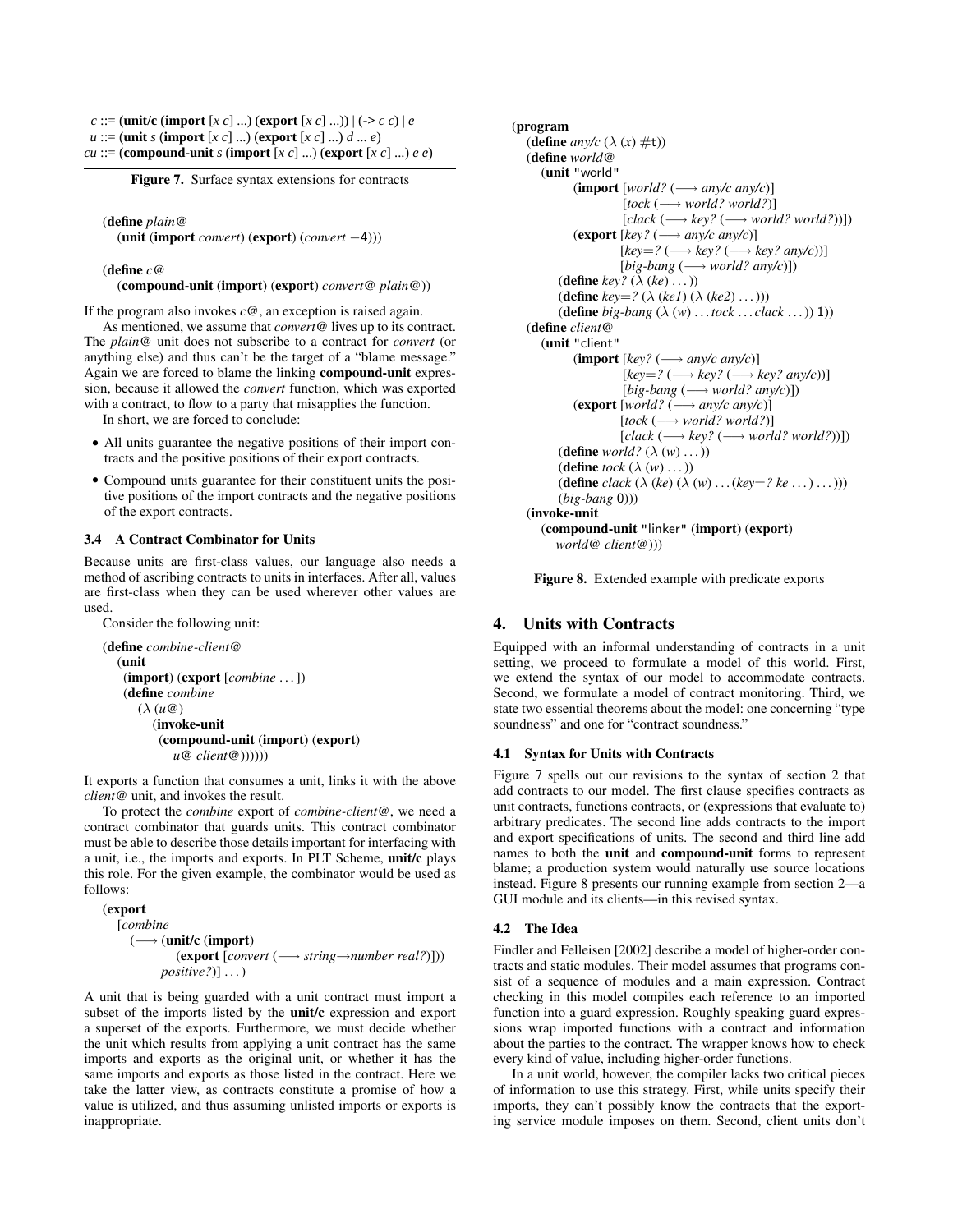$\mathbb{E}[[u]]$  = (**unit**  $s_u$  (**import**  $[x_c c_m]$  ...) (**export**  $[x_c c_{en}]$  ...) (**define**  $x_s$  "unknown")  $({\bf define } x_f e_n) \dots {\bf pc} [x_e, c_{er}, ([x_d x_f] \dots), s_u, x_s] \dots$  $\xi[\![e_b]\!]$  { $(x_i \dots x_d \dots) := (($ **guard**  $x_i c_i x_s s_u) \dots x_f \dots)$ }) where  $u = (\text{unit } s_u \text{ (import } [x_i c_i] \dots) \text{ (expert } [x_e c_e] \dots) \text{ (define } x_d e_d) \dots e_b),$  $x_s$  = fresh-in [[ $u$ ]],  $(x_f \ldots) = \text{fresh-in}[[u, (x_d \ldots)]],$  $(c_{in} ...) = (\xi[[c_i]] \dots),$  $(c_{en} ...) = (\xi[[c_e]] ...),$  $(c_{ir} ...)$  =  $(\Sigma[[c_{in}, ([x_i c_{in}]\dots), x_s, s_u]]$   $\{(x_d ...) := (x_f ...) \} ...),$  $(c_{er} \ldots) = (\sum [c_{en}, ([x_i c_{in}] \ldots), x_s, s_u]]$   $\{(x_d \ldots) := (x_f \ldots)\} \ldots),$  $(e_n \ldots) = (\xi[[e_d]] \{ (x_i \ldots x_d \ldots) := ((\text{guard } x_i \cdot c_i, x_s \cdot s_u) \ldots x_f \ldots) \} \ldots)$ ξ[[(**compound-unit** *s* (**import** [*x<sup>i</sup> ci*] ...)  $\left(\textbf{expert}\left[x_{e}\;c_{e}\right]\ldots\right)\,e_{1}\;e_{2}\right)\rrbracket$  = (**compound-unit** *s* (**import** [*x<sup>i</sup>* ξ[[*c<sup>i</sup>* ]] ] ...) (**export** [*x<sup>e</sup>* ξ[[*c<sup>e</sup>* ]] ] ...) ξ[[*e<sup>1</sup>* ]] ξ[[*e<sup>2</sup>* ]] )  $\zeta$ [[(**invoke-unit** *e*)]] = (**invoke-unit**  $\zeta$ [[*e*]] )  $\zeta[[(e_i e_2)]]$  = ( $\zeta[[e_i]]$   $\zeta[[e_2]]$ )  $\mathcal{E}[(\lambda(x) e)]$  =  $(\lambda(x) \mathcal{E}[[e]])$  $\zeta[(\rho p \ e_1 \ e_2)]$  =  $(\rho p \ \zeta[\![e_1]\!]) \ \zeta[[\![e_2]\!])$  $\zeta[(\textbf{if } e_1 e_2 e_3)]$  = (**if**  $\zeta[e_1]$   $\zeta[e_2]$   $\zeta[e_3]$ )  $\zeta$ [[(**begin**  $e_1 e_2$ )]] = (**begin**  $\zeta$ [[ $e_1$ ]]  $\zeta$ [[ $e_2$ ]] )  $\mathbf{\xi}[[x]] = x$  $\zeta[\![n]\!]$  = *n*  $\zeta[\![b]\!]$  = *b*  $\xi$ [[*s*]]  $= s$  $\zeta[[(-\xi_1 \xi_2 \xi_3 \xi_4 \xi_2 \xi_5 \xi_6 \xi_7 \xi_7 \xi_8 \xi_7 \xi_8 \xi_7 \xi_8 \xi_7 \xi_8 \xi_7 \xi_8 \xi_8 \xi_7 \xi_8 \xi_8 \xi_9 \xi_9$  $\xi$  [[(unit/c (import [ $x_i$   $c_i$ ] ...) (export [ $x_e$   $c_e$ ] ...))]] = (unit/c (import [ $x_i$   $\xi$ [[ $c_i$ ]]  $]$  ...) (export [ $x_e$   $\xi$ [[ $c_e$ ]]  $]$  ...))  $\Sigma[[x_i, ([x_{i1} c_{i1}] \dots [x_i c_i] [x_{i2} c_{i2}] \dots], e_p, e_n]] = (\text{guard } x_i \Sigma[[c_i, ([x_{i1} c_{i1}] \dots [x_i c_i] [x_{i2} c_{i2}] \dots], e_p, e_n]] \cdot e_p, e_n]$  $\Sigma[[x, ([x_i \ c_i] \ ...), e_p, e_n]] = x$  $\Sigma[[(\lambda(x), e), ([x_{i1} c_{i1}], ..., [x c]] [x_{i1} c_{i1}], ..., [e_p, e_n]] = (\lambda(x) e)$  $\Sigma[[(\lambda(x), e), ([x, c_1], ..., e_p, e_n]]$  = ( $\lambda(x) \Sigma[[e, ([x, c_1], ..., e_p, e_n]])$  $\Sigma[[(e_1 e_2), ([x_i c_i] ...), e_p, e_n]]$   $= (\Sigma[[e_i, ([x_i c_i] ...), e_p, e_n]] \Sigma[[e_2, ([x_i c_i] ...), e_p, e_n]])$  $\Sigma[[(op e_1 e_2), ([x_i c_i] ...), e_p, e_n]]$   $= (op \Sigma[[e_i, ([x_i c_i] ...), e_p, e_n]] \Sigma[[e_2, ([x_i c_i] ...), e_p, e_n]])$  $\Sigma[[(\mathbf{if} e_1 e_2 e_3), ([x_i c_i] ...), e_p, e_n]]$   $= (\mathbf{if} \Sigma[[e_i, ([x_i c_i] ...), e_p, e_n]] \Sigma[[e_2, ([x_i c_i] ...), e_p, e_n]] \Sigma[[e_3, ([x_i c_i] ...), e_p, e_n]]$  $\Sigma[[(\text{begin }e_1\ e_2), ([x_i\ c_i] \dots), e_p, e_n]] = (\text{begin } \Sigma[[e_i, ([x_i\ c_i] \dots), e_p, e_n]] \Sigma[[e_2, ([x_i\ c_i] \dots), e_p, e_n]] )$  $\Sigma$  [[(unit  $s_u$  (import  $[x_{ui} \ c_{ui}]$  ...) (export  $[x_{ue} \ c_{ue}]$  ...) = (unit  $s_u$  (import  $[x_{ui} \ c_{ui}]$  ...) (export  $[x_{ue} \ c_{ue}]$  ...)  $(\text{define } x_d \ e_d) \ ... \ e_b), (\lbrack x_i \ c_i \rbrack \ ...), \ e_p, \ e_n \rbrack$ (define  $x_d \Sigma [e_d, ([x_f c_f] ...), e_p, e_n])$ ) ...  $\Sigma [e_b, ([x_f c_f] ...), e_p, e_n])$ where  $([x_{\hat{i}} \ c_{\hat{i}}] \ ...)=$  filter-out  $[[ (x_{ui} \ ... \ x_{ue} \ ...), (x_i \ c_i] \ ...)]$  $\Sigma$ [[(**compound-unit** *s<sub><i>u*</sub></sub> (**import** [*x<sub><i>ui</sub> c<sub><i>ui*</sub>] ...)</sub></sub>  $(\textbf{expert} [x_{ue} c_{ue}] ...) e_1 e_2), (\{x_i c_i\} ...), e_p, e_n]$  = (**compound-unit** *su* (**import** [*xui cui*] ...) (**export** [*xue cue*] ...)  $\Sigma[\![e_I, ([x_j, c_j], \ldots), e_p, e_n]\!]$   $\Sigma[\![e_2, ([x_j, c_j], \ldots), e_p, e_n]\!]$ ) where  $([x_j, c_j], ...)$  = filter-out  $[[(x_u, ..., x_{ue}, ...,), ([x_i, c_i], ...)]$  $\Sigma[[(\text{invoke-unit } e), ([x_i c_i] ...), e_p, e_n]] = (\text{invoke-unit } \Sigma[[e, ([x_i c_i] ...), e_p, e_n]])$  $\Sigma[[$ (guard e c e<sub>l</sub> e<sub>2</sub>), ([x<sub>i</sub> c<sub>i</sub>] ...), e<sub>p</sub>, e<sub>n</sub>]  $=$  (guard  $\Sigma[[e, ([x_i c_i] \dots), e_i, e_2]]$   $\Sigma[[c, ([x_i c_i] \dots)]]$   $\Sigma[[e_p, ([x_i c_i] \dots)]]$   $\Sigma[[e_p, ([x_i c_i] \dots)]]$  $\Sigma$ [[(**error** *s*<sub>*e*</sub>), ([*x<sub>i</sub> c<sub>i</sub>*] ...), *e<sub>p</sub>*, *e<sub>n</sub>*]] = (**error** *s*<sub>*e*</sub>)  $\Sigma[[n, ([x_i c_i] ...), e_p, e_n]] = n$  $\Sigma[[b, ([x_i c_i] \ldots), e_p, e_n]]$  = *b*  $\Sigma[[s, ([x_i \ c_i] \dots), e_p, e_n]]$  = *s*  $\Sigma$ [[(**unit/c** (**import**  $[x_{ui} c_{ui}]$  ...) (**export** [*xue cue*] ...)), ([*x<sup>i</sup> ci*] ...), *ep*, *e<sup>n</sup>* ]]  $=$  (**unit/c** (**import**  $[x_{ui} \Sigma[[c_{ui}, ([x_i c_i] \ldots), e_p, e_n]]] \ldots)$  $(\text{expert } [x_{ue} \Sigma[[c_{ue}, ([x_i c_i] \ldots), e_p, e_n]] \ldots))$  $\Sigma[[(-&c_1 c_2), ([x_i c_i] ...), e_p, e_n]]$   $= (-&\Sigma[[c_i, ([x_i c_i] ...), e_p, e_n]] \Sigma[[c_2, ([x_i c_i] ...), e_p, e_n]])$  $\text{pcl}[x, c_e, ([x_{o1} x_{n1}] ... [x x_n] [x_{o2} x_{n2}] ...), e_p, e_n]] = (\text{define } x \text{ (guard } x_n c_e e_p e_n))$ 

Figure 9. Contract compilation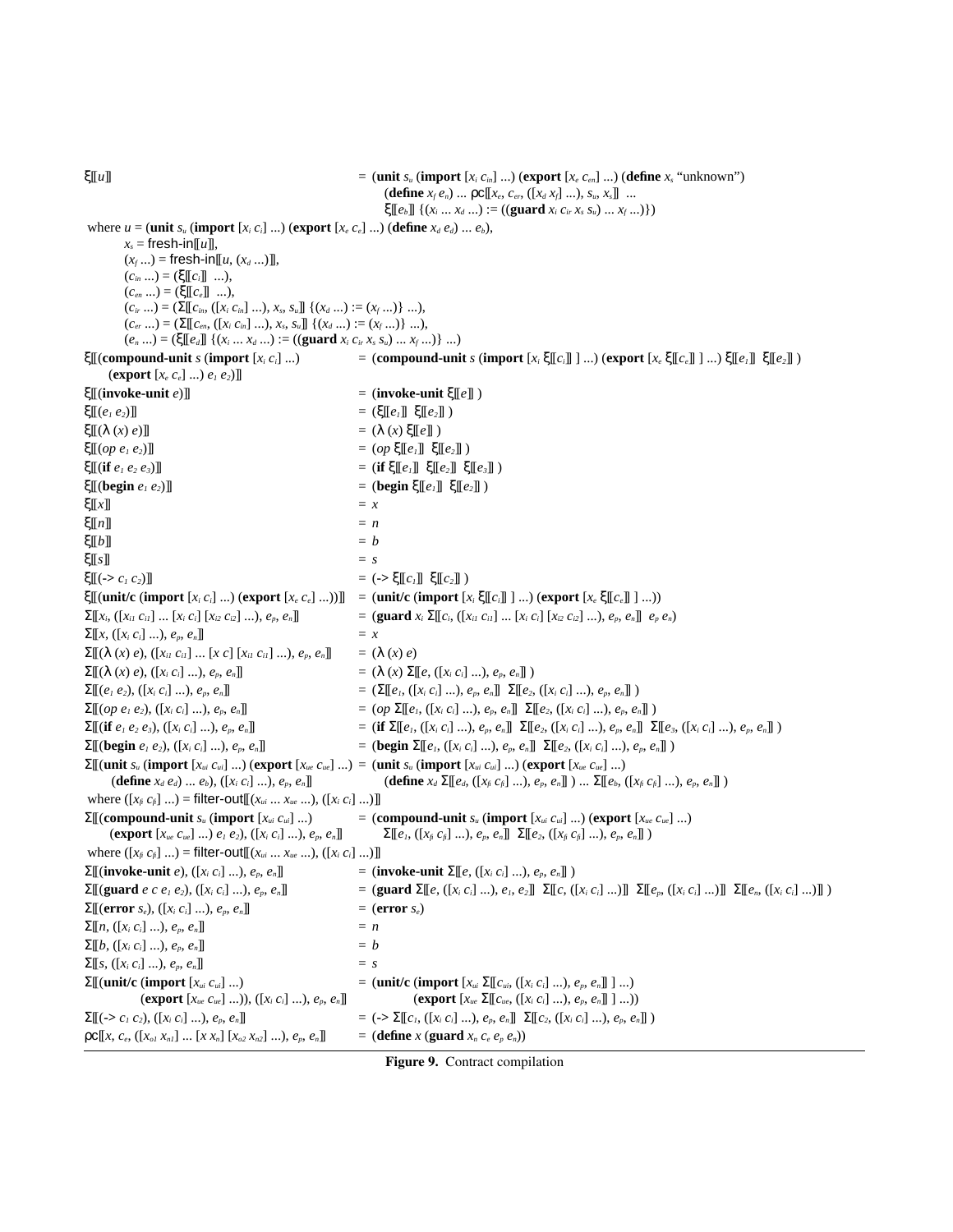*E* ::= **....** | (**guard** *E c e e*) | (**guard** *v c E e*) | (**guard** *v c v E*) CU ::= (compound-unit s (import [x c] ...) (export [x c] ...) E e) | (compound-unit s (import [x c] ...) (export [x c] ...) v E)

| $P[(\text{invoke-unit } u)] \longmapsto \text{add-defs}[[P[e_b\{(x_a \dots) := (x_n \dots)\}], ((\text{define } x_n e_d\{(x_a \dots) := (x_n \dots)\}) \dots]]$<br>where $u = (unit s (import) (export [x_e c_e] ) (define x_d e_d)  e_b), (x_n)$ fresh                                                                                                                                                                                                                                                                                                                                                                                                                                                                                                                                                                                                                                                                                                                                                                                                                                                                                                                                                                                                                                                                                                                                                                                                                                                                                                                                                                                                                                                                                                                                                        | [Invoke]               |
|----------------------------------------------------------------------------------------------------------------------------------------------------------------------------------------------------------------------------------------------------------------------------------------------------------------------------------------------------------------------------------------------------------------------------------------------------------------------------------------------------------------------------------------------------------------------------------------------------------------------------------------------------------------------------------------------------------------------------------------------------------------------------------------------------------------------------------------------------------------------------------------------------------------------------------------------------------------------------------------------------------------------------------------------------------------------------------------------------------------------------------------------------------------------------------------------------------------------------------------------------------------------------------------------------------------------------------------------------------------------------------------------------------------------------------------------------------------------------------------------------------------------------------------------------------------------------------------------------------------------------------------------------------------------------------------------------------------------------------------------------------------------------------------------------------------|------------------------|
| (compound-unit s (import $[x_i c_i] $ ) (export $[x_e c_e] $ )<br>(unit $s_i$ (import $[x_{ii} c_{ii}]$ ) (export $[x_{e1} c_{e1}]$ ) (define $x_{si}$ "unknown") (define $x_{di} e_{di}$ ) $e_i$ )<br>(unit $s_2$ (import $[x_2 c_{i2}]$ ) (export $[x_{e2} c_{e2}]$ ) (define $x_{s2}$ "unknown") (define $x_{d2} e_{d2}$ ) $e_2$ ))<br>$\longrightarrow$ (unit s (import [x <sub>i</sub> c <sub>i</sub> ] ) (export [x <sub>e</sub> c <sub>e</sub> ] ) (define x <sub>s</sub> "unknown") (define x <sub>sln</sub> s) (define x <sub>sln</sub> s) d <sub>1</sub> d <sub>2</sub><br>$\text{DC}[[x_e, c_{en}, ([x_{d1} x_m]  [x_{d2} x_n] ), s, x_s]]  (begin e_{\text{gin}} e_{\text{Ln}} e_{\text{dn}})$<br>where $(c_{in} )=\left(\sum [c_{i},([x_{i},c_{i}] ),x_{i},s]\right)$ $\{(x_{i} ):=(x_{en} )\} $<br>$(c_{en} ) = (\sum [c_e, ([x_i c_i] ), x_s, s]] \{(x_e ) := (x_{en} )\} ),$<br>$(e_{d1n})= (e_{d1}\{(x_{s1}x_{d1}):=(x_{s1n}x_{m})\}\{(x_{d2}):=(x_{n})\}\{(x_i):=((\text{guard }x_i\ c_{in}\ x_s\ s))\}\ ),$<br>$e_{1n} = e_1\{(x_{s1} x_{d1} ): = (x_{s1n} x_m )\}\{(x_{d2} ): = (x_n )\}\{(x_i ): = ((\text{guard } x_i c_{in} x_s s) )\},$<br>$(e_{d2n})= (e_{d2}\{(x_{s2}x_{d2}):=(x_{s2n}x_{n})\}\{(x_{d1}):=(x_{m})\}\{(x_i):=((\text{guard }x_i\ c_{in}x_s\ s)\ )\}),$<br>$e_{2n} = e_2\{(x_{s2}, x_{d2}, ) := (x_{s2n}, x_n )\}\{(x_{d1}, ) := (x_m, ) \}\{(x_i, ) := ((\text{guard } x_i \ c_{in} \ x_s \ s) )\},\$<br>$(d_1 )=\psi[[((\text{define }x_m e_{d1n}) ),(x_e ),(x_{en} )]$ , $(d_2 )=\psi[[((\text{define }x_n e_{d2n}) ),(x_e ),(x_{en} )]]$<br>$(x_i x_{e1} x_{e2} )$ distinct, $\{x_{i1}\}\subseteq \{x_i x_{e2}\}, \{x_{i2}\}\subseteq \{x_i x_{e1}\}, \{x_{e}}\subseteq \{x_{e1} x_{e2}\}$<br>$x_s$ , $x_{sln}$ , $x_{s2n}$ , $(x_m)$ , $(x_n)$ , $(x_{en})$ fresh | [Compound]             |
| (guard $(\lambda(x) e)$ (> c <sub>1</sub> c <sub>2</sub> ) $s_p s_n$ ) $\longrightarrow (\lambda(x)$ (guard $((\lambda(x) e)$ (guard $x c_1 s_n s_p)$ ) $c_2 s_p s_n$ ))                                                                                                                                                                                                                                                                                                                                                                                                                                                                                                                                                                                                                                                                                                                                                                                                                                                                                                                                                                                                                                                                                                                                                                                                                                                                                                                                                                                                                                                                                                                                                                                                                                       | [HO-λ]                 |
| (guard nlv (-> $c_1 c_2$ ) $s_p s_n$ ) $\longrightarrow$ (error $s_p$ )                                                                                                                                                                                                                                                                                                                                                                                                                                                                                                                                                                                                                                                                                                                                                                                                                                                                                                                                                                                                                                                                                                                                                                                                                                                                                                                                                                                                                                                                                                                                                                                                                                                                                                                                        | [HO-Not <sub>λ</sub> ] |
| (guard (unit s (import $[x_{ui}, c_{ui}]$ ) (export $[x_{ue}, c_{ue}]$ ) (define $x_d e_d$ ) $e_b$ )<br>(unit/c (import $[x_i c_i] $ ) (export $[x_e c_e] $ )) $s_p s_n$ )                                                                                                                                                                                                                                                                                                                                                                                                                                                                                                                                                                                                                                                                                                                                                                                                                                                                                                                                                                                                                                                                                                                                                                                                                                                                                                                                                                                                                                                                                                                                                                                                                                     | [UC-Unit]              |
| $\longrightarrow$ (unit s (import [x <sub>ni</sub> C <sub>ni</sub> ] ) (export [x <sub>ne</sub> C <sub>ne</sub> ] ) (define x <sub>new</sub> e <sub>dn</sub> ) $\rho C[[x_e, c_e, ([x_d x_{new} \ldots , x_s, s_n]] \ldots e_n)$                                                                                                                                                                                                                                                                                                                                                                                                                                                                                                                                                                                                                                                                                                                                                                                                                                                                                                                                                                                                                                                                                                                                                                                                                                                                                                                                                                                                                                                                                                                                                                               |                        |
| where $(e_{dn} )= (e_d\{(x_d ):=(x_{new} )\}\{(x_{ui} ):=((\text{guard }x_{ui} \ c_{ui} \ s_p \ s_n) )\} ),$<br>$e_n = e_b \{(x_d \ldots) := (x_{new} \ldots)\}\{(x_{ui} \ldots) := ((\text{guard } x_{ui} \ c_{ui} \ s_p \ s_n) \ldots)\},\$<br>$([x_{ni}, c_{ni}] )=$ expand-imports $[[([x_{ui}, c_{ui}] ), (x_i )]]$ ,<br>$([x_{ne} c_{ne}] )=$ contract-exports $[[(x_{ue} c_{ue}] ), (x_{e} ), 0]], {x_{ui}}  \subseteq {x_i }, {x_{e} } \subseteq {x_{ue} }$<br>$(x_{new} )$ fresh                                                                                                                                                                                                                                                                                                                                                                                                                                                                                                                                                                                                                                                                                                                                                                                                                                                                                                                                                                                                                                                                                                                                                                                                                                                                                                                      |                        |
| (guard (unit s (import [ $x_{ui}$ $c_{ui}$ ] ) (export [ $x_{ue}$ $c_{ue}$ ] ) $d$ $e_b$ ) (unit/c (import [ $x_i$ $c_i$ ] ) (export [ $x_e$ $c_e$ ] )) $s_p$ $s_n$ ) [UC-Mismatch]<br>$\longrightarrow$ (error $s_p$ )<br>where otherwise                                                                                                                                                                                                                                                                                                                                                                                                                                                                                                                                                                                                                                                                                                                                                                                                                                                                                                                                                                                                                                                                                                                                                                                                                                                                                                                                                                                                                                                                                                                                                                     |                        |
| (guard nuv (unit/c (import [ $x_i c_i$ ] ) (export [ $x_e c_e$ ] )) $s_p s_n$ ) $\longrightarrow$ (error $s_p$ )                                                                                                                                                                                                                                                                                                                                                                                                                                                                                                                                                                                                                                                                                                                                                                                                                                                                                                                                                                                                                                                                                                                                                                                                                                                                                                                                                                                                                                                                                                                                                                                                                                                                                               | [UC-NotUnit]           |
| (guard $v e s_p s_n$ ) $\longrightarrow$ (if $(e v) v$ (error $s_p$ ))                                                                                                                                                                                                                                                                                                                                                                                                                                                                                                                                                                                                                                                                                                                                                                                                                                                                                                                                                                                                                                                                                                                                                                                                                                                                                                                                                                                                                                                                                                                                                                                                                                                                                                                                         | [FO-Guard]             |
| $P[(error s)] \longmapsto (error s)$                                                                                                                                                                                                                                                                                                                                                                                                                                                                                                                                                                                                                                                                                                                                                                                                                                                                                                                                                                                                                                                                                                                                                                                                                                                                                                                                                                                                                                                                                                                                                                                                                                                                                                                                                                           | [Error]                |

Figure 10. New and revised reduction rules

*e* ::= **....** | (**guard** *e c e e*) | (**error** *s*)

Figure 12. Internal syntax for guard expressions

know which server unit provides the services. Hence, the compiler doesn't know the name for the positive blame positions in a function contract.

To overcome these knowledge gaps, our compiler for unit contracts uses a different compilation strategy for exports *and* delays additional aspects of contract checking to the linking step. Specifically, it adds guards to the exported functions as well as imported ones. Furthermore, it uses a protocol for introducing and changing placeholders for the positive blame positions.

Figure 12 shows the extensions to the expression syntax with guard expressions and contract errors. In our model, these new syntactic forms are invisible to the programmer; an implementation

#### 4.3 Contract Compilation

of contracts, respectively.

Figure 9 specifies the compiler of our unit contract model. The metafunction  $\xi$  is applied to all top-level expressions in the program. It is mostly a straightforward homomorphism on expressions and contracts except for the unit case. For units,  $\xi$  renames all internal definitions and their uses, creates (using  $\rho c$ ) new export definitions that guard the internal implementation, and replaces all uses of import variables with guarded versions of the same. Finally, the function adds a definition for  $x_s$  to unit bodies; this new definition acts as a placeholder for the blame label of the yet-to-bedetermined compound unit that links this unit into the full program.

can re-use existing syntax (e.g., if expressions and error functions). The guard form consists of an expression, a contract, and two strings (blame labels) for the positive and negative blame positions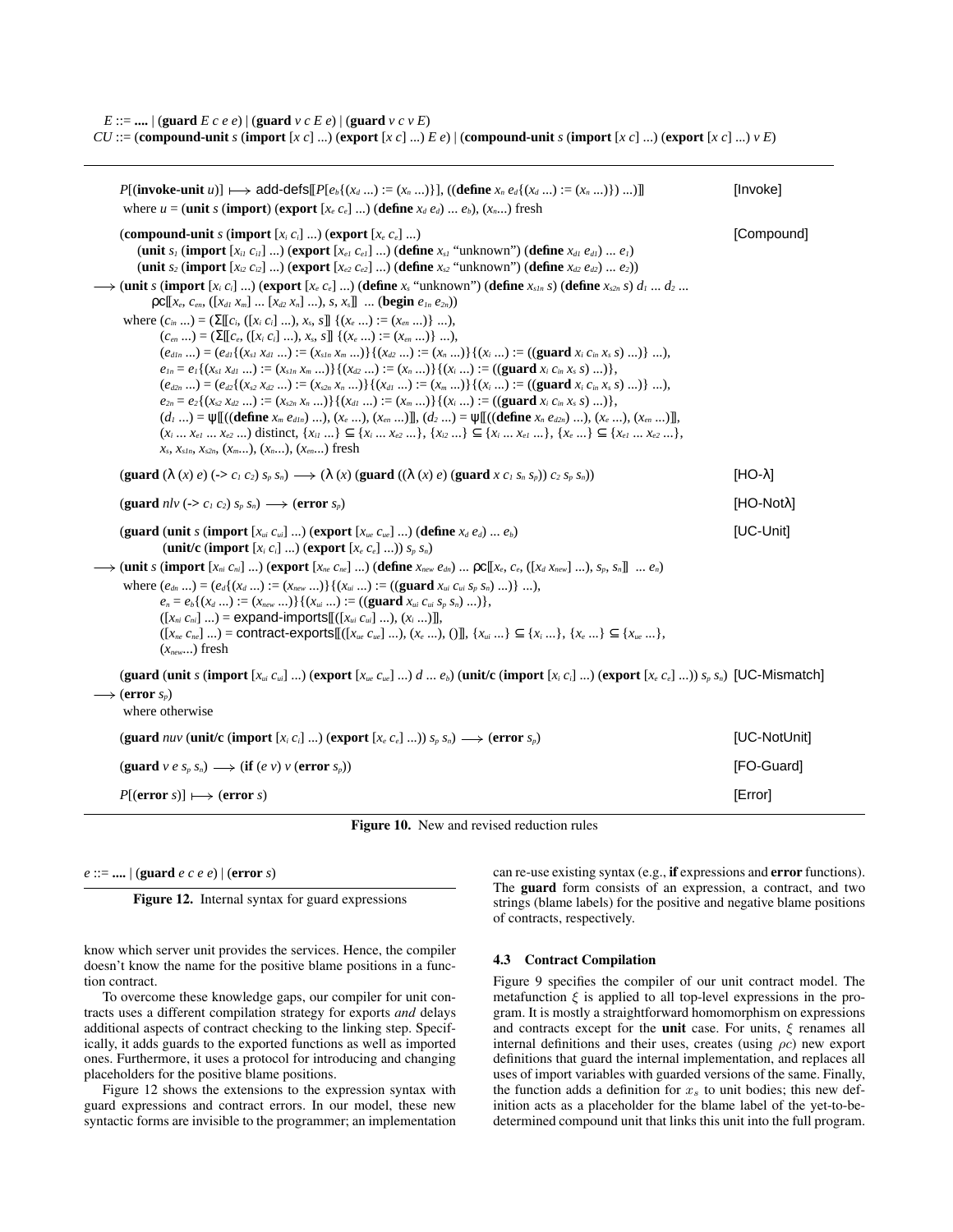$\psi[[(d_1...(\text{define }x_d e_d) d_2...), (x_{o1}..., x_d x_{o2}...), (x_{n1}..., x_{new} x_{n2}...)]$  =  $\psi[[(d_1...(\text{define }x_{new} e_{new}) d_2...), (x_{o1}... x_d x_{o2}...), (x_{n1}... x_{new} x_{n2}...)]$ where  $d_1 = (\text{define } x_1 e_1)$ ,  $e_{new} = e_d \{ (x_{o1} \dots x_d x_{o2} \dots) := (x_{n1} \dots x_{new} x_{n2} \dots) \},$ {*x1* ...} ∩ {*xo1* ... *x<sup>d</sup> xo2* ...} = ∅  $\psi$ <sup>[[</sup>((**define** *x e*) ...), (*x<sub>1</sub>* ...), (*x*<sub>2</sub> ...)] = ((**define** *x e*) ...)  $any_1$ {() := ()} =  $any_1$  $a_n v_1\{(x_1, x_2, \ldots) := (a_n v_2 a_n v_3 \ldots)\}$  =  $a_n v_1\{(x_2, \ldots) = (a_n v_3 \ldots)\}$  $x_a\{x_a := e_a\}$  = *e<sub>a</sub>*  $x\{x_a := e_a\}$  = *x*  $(e_i e_2) \{x_a := e_a\}$  =  $(e_i \{x_a := e_a\} e_2 \{x_a := e_a\})$ (if  $e_1 e_2 e_3$  { $x_a := e_a$ }<br>= (if  $e_1(x_a := e_a) e_2(x_a := e_a) e_3(x_a := e_a)$ )  $(op \ e_1 \ e_2){x_a := e_a}$  =  $(op \ e_1{x_a := e_a} \ e_2{x_a := e_a})$ (**invoke-unit**  $e$ }{ $x_a := e_a$ } = (**invoke-unit**  $e$ { $x_a := e_a$ }) (guard e c e, e<sub>p</sub>){ $x_a := e_a$ }  $\qquad =$  (guard e{ $x_a := e_a$ }  $c\{x_a := e_a\}$   $e_s\{x_a := e_a\}$   $e_p\{x_a := e_a\}$ )  $(\text{error } s) \{x_a := e_a\}$  = (error *s*) **(begin**  $e_1 \{x_a := e_a\}$ ) = (**begin**  $e_1 \{x_a := e_a\}$ ) = (**begin**  $e_1 \{x_a := e_a\}$ ) (**unit** *s* (**import** [*xi1 ci1*] ... [*x<sup>a</sup> ca*] [*xi2 ci2*] ...) (**export**  $[x_e c_e] ...$ )  $d ... e$   $(x_a := e_a]$  $=$  (**unit** *s* (**import** [ $x_{i1}$  *c*<sub>*i1*</sub>] ... [ $x_a$  *c*<sub>*a*</sub>] [ $x_{i2}$  *c*<sub>*i2*] ...)</sub> (**export** *xe* ...) *d* ... *e*) (**unit** *s* (**import** [*x<sup>i</sup> ci*] ...) (**export** [*x<sup>e</sup> ce*] ...) *d*<sub>1</sub> ... (**define**  $x_a e_d$ )  $d_2$  ...  $e_b$ ){ $x_a := e_a$ } = (**unit** *s* (**import** [*x<sup>i</sup> ci*] ...) (**export** [*x<sup>e</sup> ce*] ...) *d1* ... (**define** *x<sup>a</sup> ed*) *d2* ... *eb*) (**unit** *s* (**import** [*x<sup>i</sup> ci*] ...) (**export** [*x<sup>e</sup> ce*] ...)  $(**define** x<sub>d</sub> e<sub>d</sub>) ... e<sub>b</sub>$  $(x<sub>a</sub>) = e<sub>a</sub>$  $=$  (**unit** *s* (**import**  $[x_i c_i \{x_a := e_a\}]$  ...) (**export**  $[x_e c_e \{x_a := e_a\}]$  ...) (**define**  $x_d e_d \{x_a := e_a\}$ ) ...  $e_b \{x_a := e_a\}$ ) (**compound-unit** *s* (**import**  $[x_{i1} \ c_{i1}]$  ...  $[x_{a} \ c_{a}]$   $[x_{i2} \ c_{i2}]$  ...) **(export**  $[x_e \ c_e] \ ...$ )  $e_1 \ e_2$   $\{x_a := e_a\}$  $=$  (**compound-unit** *s* (**import**  $[x_{i1} \ c_{i1}] \ ... [x_{a} \ c_{a}] [x_{i2} \ c_{i2}] ...$ ) (**export** [*x<sup>e</sup> ce*] ...) *e<sup>1</sup> e2*) (**compound-unit** *s* (**import**  $[x_i c_i]$  ...)  $(**expert** [x<sub>e</sub> c<sub>e</sub>] ...)  
  $e_1 e_2$ ]{ $x_a := e_a$ }$  $=$  (**compound-unit** *s* (**import**  $[x_i c_i \{x_a := e_a\}]$  ...) (**export**  $[x_e c_e\{x_a := e_a\}]$  ...)  $e_1\{x_a := e_a\} e_2\{x_a := e_a\})$  $(\lambda (x_a) e_b) \{x_a := e_a\}$  =  $(\lambda (x_a) e_b)$  $(\lambda(x_i) e_b\{x_a := e_a\})$ <br>=  $(\lambda(x_i) e_b\{x_a := e_a\})$  $b\{x_a := e_a\}$  = *b*  $n\{x_a := e_a\}$  = *n*  $s\{x_a := e_a\}$  = *s* (unit/c (import  $[x_i c_i]$  ...) (export  $[x_e c_e]$  ...))  $\{x_a := e_a\}$  = (unit/c (import  $[x_i c_i [x_a := e_a]]$  ...) (export  $[x_e c_e \{x_a := e_a\}]$  ...))  $($ ->  $c_1$   $c_2$  $\{x_a := e_a\}$   $($ ->  $c_1\{x_a := e_a\}$   $c_2\{x_a := e_a\})$ 

Figure 11. Substitution and Definition Renaming

The trickiest part of this conversion is handling the use of imported identifiers in contracts. Since uses of variables in contracts are considered to be internal to the unit, we do not check the contracts for exported variables, but we do need to check those on imports. Contracts on imports may use other imports, however, and to deal with such uses, our compiler unrolls the contracts for imports and exports completely.

The metafunction  $\Sigma$  appropriately unrolls these contracts. As defined, this unrolling may not terminate if two or more imports use each other in their respective contracts:

```
(unit "loop" (import [x? \rightarrow y? \text{ any/c}][y? (\longrightarrow x? \text{ any/c})])(export)
            (x? 3))
```
An implementation of  $\Sigma$  can detect such cyclic dependencies in import contracts for each unit or compound-unit expression and refuse to compile the program if such a cycle is detected. We skip this complication for  $\Sigma$  because it adds little to this paper.

## 4.4 Dynamic Contract Checking

The rest of the contract checking process is performed at run-time for both higher-order functions and first-class units. The former follows Findler and Felleisen [2002]. The latter demands changes to the reduction rules for units.

Figure 10 specifies the revised reduction relations, along with the revised definitions of evaluation contexts. These new relations rely on a number of auxiliary functions, including substitution and renaming functions  $(\psi)$ . The latter are defined in figure 11.

Two aspects of this process deserve special attention: unit linking and unit guarding. The rest of this section is dedicated to these two aspects of run-time checking.

#### 4.4.1 Linking Units

As noted in section 4.2, compounding units introduces new parties to contracts, especially for contracts that don't match. To assign blame to the proper compound unit, our run-time system must synthesize guard expressions during a linking step. A revised [Compound] reduction relation achieves this as follows:

- create a new placeholder blame label for future linking;
- replace the placeholder blame label from each unit with the blame label of the compound unit;
- rename the definitions from each unit and their uses, which includes imported uses in the other unit;
- guard all uses of the compound unit's imports;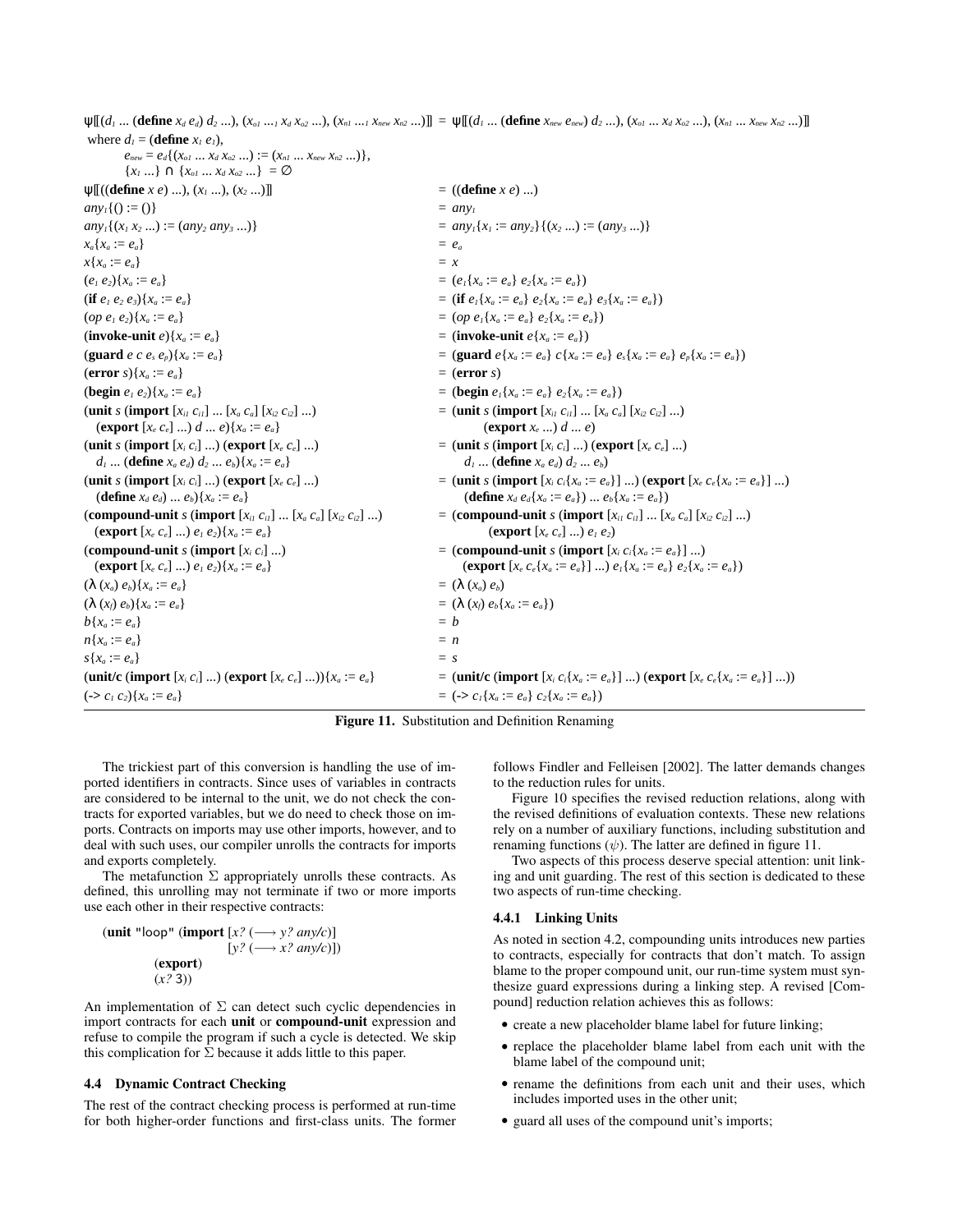- create guarded versions of the compound unit's exports; and
- sequence the body expressions.

The renaming step ensures that linking does not inadvertently add contract checks in a place where they are unwanted. Consider this program:

(program (define *ge/c* (λ (*m*) (λ (*n*)  $(<= m n))$ ) (define *server@* (unit "server" (import) (export [*f* (−→ (*ge/c* 2) (*ge/c* 4))]) (define *f* (λ (*n*) (∗ *n n*))) "default")) (define *client@* (unit "client"  $(\mathbf{import}[f(\longrightarrow (ge/c\ 2) (ge/c\ 4))]$ (export) (*f* 2))) (define *link@* (compound-unit "link" (import) (export [*f* (−→ (*ge/c* 3) (*ge/c* 9))]) *server@ client@*)) . . . )

Here, for example, we do not want the use of *f* in *client@* to be checked with the export contract from *link@*.

The compiler translates the program as follows:

```
(program
 (define ge/c
    (λ (m)
       (λ (n)
          (<= m n)))
 (define server@
    (unit "server"
       (import)
       (export (f (−→ (ge/c 2) (ge/c 4))))
       (define x "unknown")
      (\text{define } |f1 | (\lambda (n) (* n n)))(define f (guard fl (\longrightarrow (ge/c 2) (ge/c 4)) "server" x))
       "default"))
 (define client@
    (unit "client"
       (import (f (−→ (ge/c 2) (ge/c 4))))
       (export)
     (define x "unknown")
      \left| \frac{\text{(guard } |f| \left( \longrightarrow \text{(ge/c 2)} \text{ (ge/c 4)} \right) x \text{ "client"} \right)} \right| 2)))
 (define link@
    (compound-unit "link"
       (import)
       (export (f (−→ (ge/c 3) (ge/c 9)))) server@ client@))
 . . . )
```
After substituting the two units into the compound-unit expression, the [Compound] relation applies and linking takes place:



The use of *f* from the body of *client@* has been appropriately altered to refer to the definition *f1*, which corresponds to the guarded export of *server@*, and not *f* , which is the guarded export of *link@*.

## 4.4.2 Guarding Values with unit/c

A unit/c contract requires a few first-order run-time checks. Specifically, the [UC-Unit] reduction ensures that the given value is a unit and that it has the required exports and imports. For other cases, the remaining UC rules pinpoint and explain the violation.

The result of a [UC-Unit] reduction is a unit that contains the additional contract checks on its imports and exports. During its construction, the reduction renames the definitions inside the unit. It also replaces all uses of imports with appropriate guard expressions. Finally, it creates new definitions to guard the exports listed by the unit/c contract. The new unit is limited to those exports and to imports listed in the unit/c expression. Those imports that are listed in the latter, but not imported by the original unit are added to the import list with the contract that always succeeds.

#### 4.5 Basic Properties of the Model

An operational model of contract checking should validate a basic property of contracts, namely, that they do not add unwanted behavior. To state this theorem, we need to define two simple operations. First, let  $||p||$  be the program transformation that removes all blame strings and contracts from a given program. That means that if  $p$  is a program in the syntax from section 4.1,  $||p||$  is a program in the syntax from section 2.2.

Second, let  $eval(p)$  be the following function:

 $\mathtt{eval}(p)=$  $\sqrt{2}$  $\int$  $\downarrow$  $n$  if  $p \longmapsto^*$  (**program**  $d \dots n$ ) *b* if  $p \mapsto^*$  (**program** *d* . . . *b*)  $s$  if  $p \mapsto^*$  (**program**  $d \dots s$ ) closure if  $p \mapsto^*$  (program  $d \dots (\lambda (x) e)$ ) **unit** if  $p \mapsto^*$  (**program** *d* . . . *u*)

Given these definitions, the basic soundness theorem says that if a contracted program evaluates to a basic value, then its uncontracted counter-part evaluates to the same basic values. Contracts do not add behavior.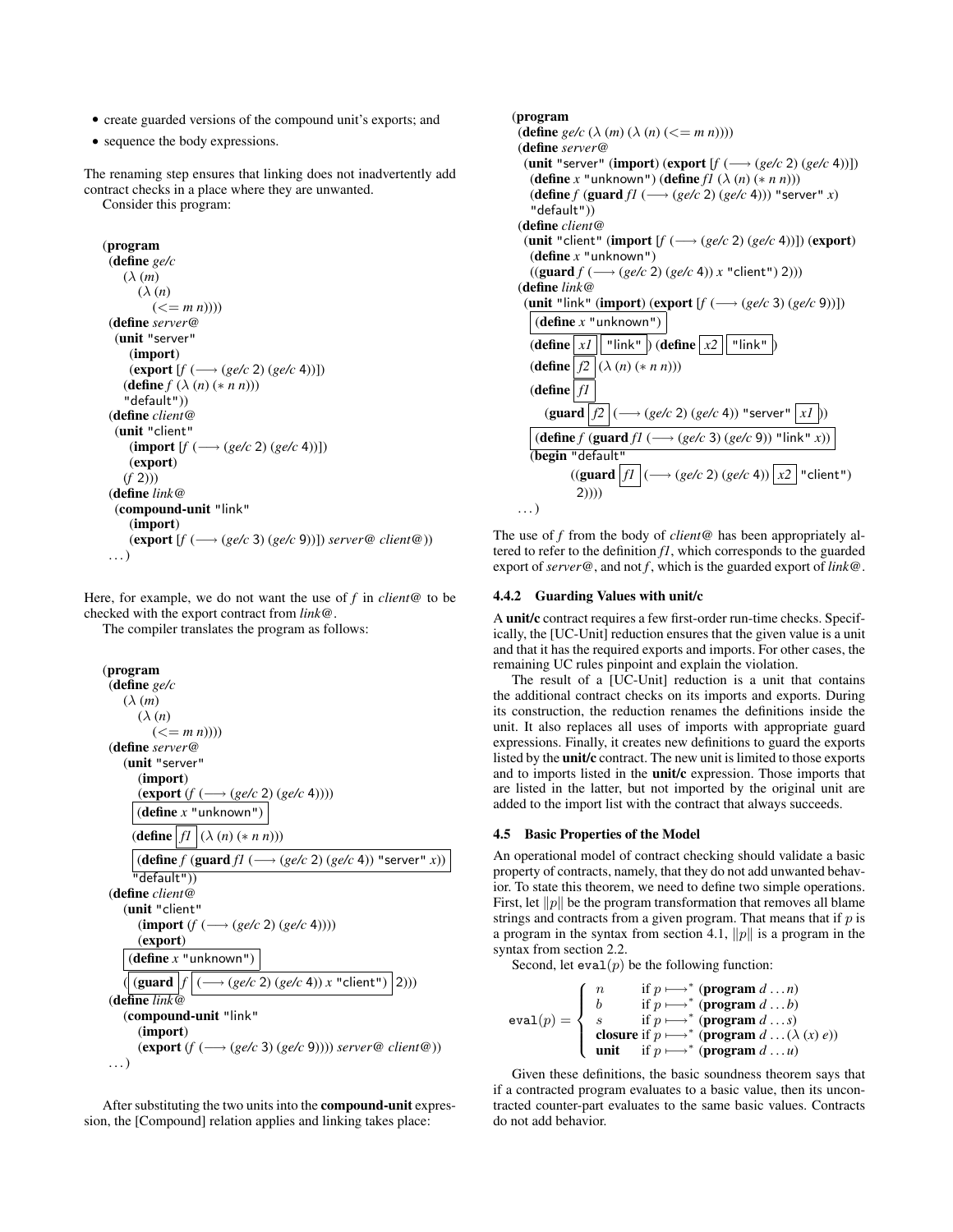THEOREM 4.1. *For all closed programs* p, if  $eval(\xi[\![p]\!]) = v$ , *then*  $eval(\|p\|) = v$ .

The proof for theorem 4.1 proceeds by examining the reduction sequence for  $\xi[p]$  and relating it to the reduction sequence for  $\|p\|$ , showing that the extra computation steps added by guard expressions have no effect on the sequence as a whole, since the contracts are not broken.

A second theorem proves that a program either evaluates to a value, diverges, or runs into a well-defined error situation. Note that this "type soundness" theorem applies to both typed as well as untyped languages. The difference between the former and the latter is all about the possible set of errors; the untyped language may raise errors for cases where the typed language doesn't allow execution. Thus, if we use the Flatt and Felleisen [1998] type system on our programs, we can state a conventional type soundness theorem, claiming that the program either produces a value, runs into an infinite loop, or raises a run-time error.

THEOREM 4.2. *For all well-typed programs*  $p$ ,  $eval(\xi[\![p]\!]) = v$ ,  $\mathcal{E}[p] \Uparrow$ , or  $\mathcal{E}[p] \longmapsto^*$  (error *s*).

The proof for theorem 4.2 uses the proof technique of Wright and Felleisen [1994]. Specifically, using the Flatt-Felleisen type system (extended to contracts), a progress lemma ensures that all typed programs can make progress or raise a contract error. Similarly, a preservation lemma validates that if a program reduces to another and the first one is well-typed, then so is the second one.

## 5. Implementation

While a model is a mathematically precise explanation of a language extension, it often fails to bring across how to add such extensions to an existing implementation. For example, Flatt and Felleisen [1998] explains units with a reduction semantics that copies the bodies of units at will, which would impose a huge overhead if translated naively into a compilation strategy, Instead, the unit compiler represents all units as grey boxes and implements unit linking and invocation via operations on these grey boxes.

In this section, we sketch how to implement our contract model in the context of a unit system such as the one available in PLT Scheme. Other dynamic module systems may need a different treatment, but we expect that the sketch here provides some insight on how to adapt the model to other contexts. The section starts with a brief, cursory explanation of how units are implemented, especially how linking is implemented without copying code. In the second subsection, we explain how to add contracts to such a unit implementation. Finally, in the last section, we discuss how to implement **unit/c** as a projection [Findler and Blume 2006].

## 5.1 Implementing Units

At a high-level of abstraction, the PLT Scheme compiles all units into thunks—parameter-less procedures—that produce two values:

- a mapping *M* from exports to reference cells; and
- a function *f* that consumes a mapping from imports to reference cells and runs the unit's body.

The compiler replaces uses of the imports in the unit body with appropriate accesses into the import mapping. It also adds assignment statements below each definition of an export that transfers the value into the expected reference cell of *M*.

Given a thunk-based representation of units, a unit invocation proceeds as follows. An application of the thunk yields two values, including a function that consumes an import mapping and runs the body of the unit. Since units are only invoked if their import list is empty, this function is applied to the empty import mapping and then executes the definitions and expressions of the given unit.

Similarly, the purpose of linking two (or more) units is to construct a new thunk from the given thunks. This new thunk returns  $M$  and  $f$ , which are constructed in a three-step process:

- 1. It applies the unit thunks for the constituent units, resulting in two export mappings  $(M_1, M_2)$  and two body functions  $(f_1, f_2)$ .
- 2. Next a new export mapping *M* is constructed from the contents of  $M_1$  and  $M_2$ .
- 3. In parallel, a new body function *f* is constructed. It
	- (a) receives the import mapping *I* for the compound unit,
	- (b) constructs an import mapping  $I_1$  from *I* and  $M_2$ ,
	- (c) applies  $I_1$  to  $f_1$ ,
	- (d) constructs an import mapping  $I_2$  from *I* and  $M_1$ , and
	- (e) applies  $I_2$  to  $f_2$ .

Note that the process deals with the bodies of the constituent units as black boxes, copying not the code in these units but only pointers to the code.

#### 5.2 Implementing Unit Contracts

Although our model of unit contracts assumes that linking may access the unit bodies, doing so for an implementation would radically alter the way PLT Scheme deals with units. Since we wish to fall back on a copying compiler, we add contracts only during linking, not to atomic units. Adding the appropriate contract guards in this manner poses challenges, however, because the values being guarded are set in the reference cells only after the unit bodies have been executed.

Our compiler therefore changes how export and import mappings work. Specifically, the body function for a unit fixes the import mappings such that when the imports are accessed, a value is received that has been appropriately wrapped with contracts. This wrapping must be delayed at least until the first time the import is accessed, to ensure it is not prematurely requested.

To allow for this delayed wrapping of imports, we alter the translation of units so that exports are mappings from names to thunks. The export thunks of atomic units are closed over a reference cell and simply return the value currently stored. Imports in a unit body are just translated to an access into the import mapping and application of the resulting thunk.

When the function *f* corresponding to a compound unit constructs the import mappings  $I_1$  and  $I_2$ , it creates new thunks for names coming from the export mapping of the other constituent unit  $(M_2 \text{ and } M_1, \text{ respectively})$ . This thunk evaluates the original thunk from that export mapping, resulting in the exported value, and then wraps that value with the appropriate contracts. The contracts are those listed by both the exporting and importing units.

#### 5.3 Implementing unit/c

Following Findler and Blume [2006], unit/c denotes a pair of projections. For function contracts, a projection consumes positive and negative blame labels and returns a function, which is like the given one, except that it uses the projections to enforce contracts.

The projection for a **unit/c** contract returns a function that

- 1. checks that its input is a unit;
- 2. checks that the unit imports a subset and exports a superset of those names listed in the unit/c form;
- 3. applies the unit thunk to get *M* and *f* ;
- 4. and constructs a unit thunk that constructs a new export mapping  $M_n$  and function  $f_n$  and returns both.